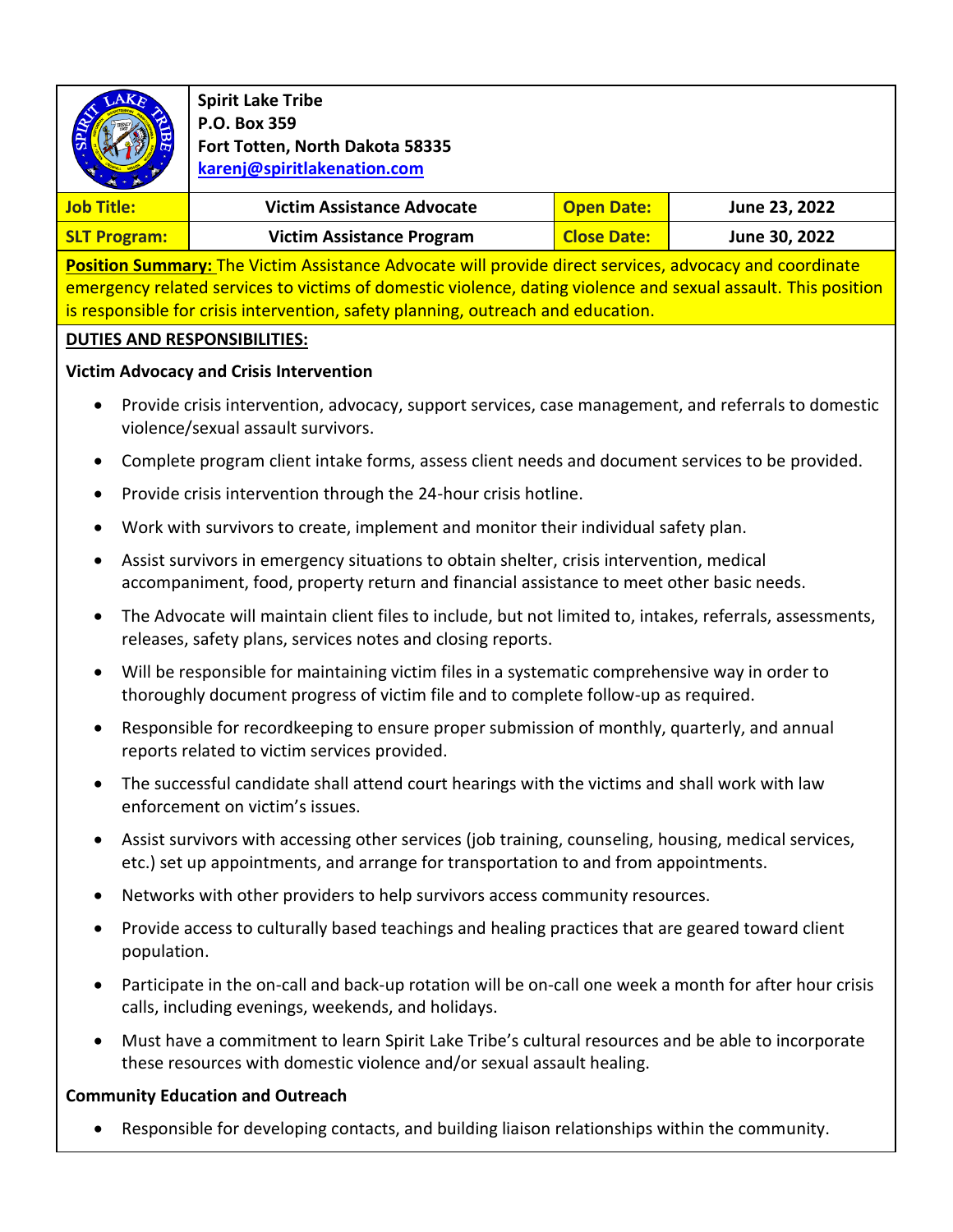- Coordinate and develop education and prevention activities to raise awareness about domestic violence indicators and resources available among the tribal community.
- Create brochures, flyers, advertisements, public service announcements, and develop and manage a quarterly newsletter that will provide education to the community.
- Create and conduct informative presentations and workshops relating to domestic violence, dating violence, and sexual assault awareness for community youth and other members of the community.
- Attend and provide a table of information at community events or other programming as appropriate.

## **Qualifications:**

- Bachelor's degree in Social Work, Psychology, or a Human Service field preferred, or two-year degree and two years of related experience.
- The successful applicant must be personable and shall possess 2 years of work experience with domestic violence and/or sexual assault. Must have general understanding about the dynamics of domestic violence and sexual assault, basic court procedures and must be culturally sensitive of the Spirit Lake community.
- Demonstrated track record in advocacy, with ability to navigate multiple systems to ensure seamless services.
- Must have a desire to empower families.
- Must be willing to attend continued education training on advocacy based DV counseling for victims and their children.
- Must have a commitment to team work and collaboration.
- Must adhere to strict confidentiality in all matters. (Must sign a confidentiality statement)
- Must possess and maintain a current, active and unrestricted ND driver's license through course of employment, insurable under SLT driving policy.
- Computer skills and basic office administrative skills, basic accounting skills are a must.
- Willing to travel for training.
- Must pass criminal background check and alcohol and drug testing.
- Must be willing to provide on-call services as assigned and be available on emergency basis.
- Must provide 3 reference letters.

| <b>Job Location:</b>         | Spirit Lake Tribe Victim<br>Assistance Program | <b>Company Industry:</b> | Spirit Lake Victim Assistance<br>Program |
|------------------------------|------------------------------------------------|--------------------------|------------------------------------------|
| <b>Job Role:</b>             | Domestic Violence<br>Advocate                  |                          |                                          |
| <b>Employment Status:</b>    | Full-time                                      | <b>Supervision</b>       | N/A                                      |
| <b>Monthly Salary Range:</b> | Negotiable/DOQ/Competit<br>ive                 | <b>Manages Others:</b>   | No                                       |
| <b>Number of Vacancies:</b>  | One                                            | Other:                   | NА                                       |